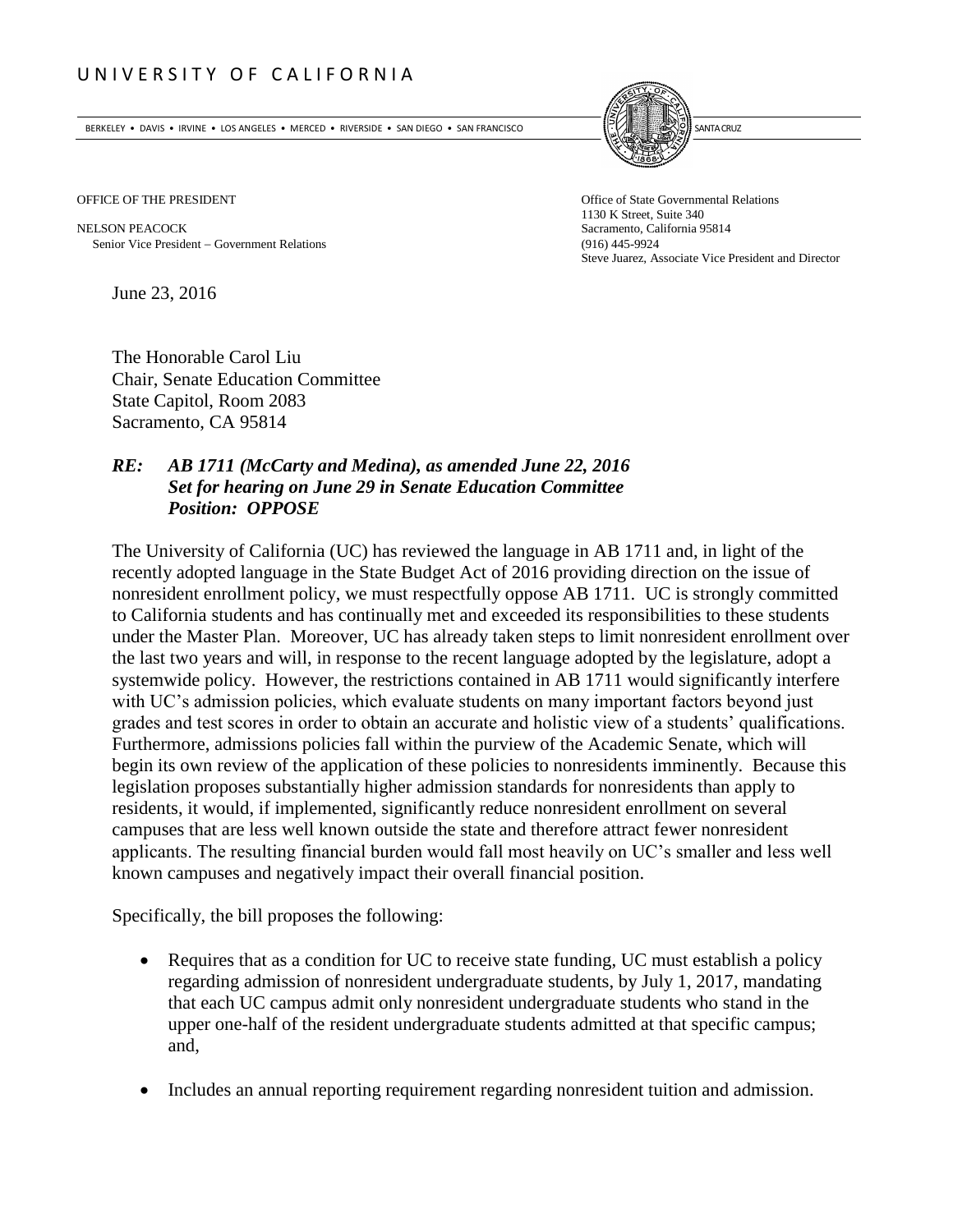The University shares the authors' belief that UC has an obligation to California students who aspire to attend the University of California. This is a responsibility we have consistently honored throughout our history. First, the University continues to apply the Master Plan by guaranteeing admission to every California resident applicant whose achievements place him or her within the top 12.5 percent of California high school graduates. For the past four years, UC has exceeded this goal as the number of admitted California freshmen has surpassed 14 percent of California high school graduates. Second, we enroll every California undergraduate for whom the state provides enrollment funding.

The University is mindful that as state funding has begun to rebound, thoughtful and realistic limits can be placed on the level of nonresident students. As such, for the most recent admissions cycle, UC extended the limit on nonresidents imposed at the Berkeley and Los Angeles campuses for a second year and imposed a cap on nonresidents at the San Diego campus for the first time. These are the campuses with the highest levels of nonresident enrollment and represent the campuses with the most demand from nonresident students. In addition, the recent budget control language adopted by both houses of the Legislature requesting the UC Board of Regents to establish an overall policy on the enrollment of nonresident students will ensure that guidance is in place that applies to all UC campuses.

By contrast, AB 1711 would attempt to reframe UC's approach to admissions in ways that are overly reliant on test scores and grade point averages (GPAs), in violation of UC's admissions policies. The University does not rely solely on factors such as GPA and standardized test scores to compare the relative merits of students. It is well known, for example, that the academic rigor associated with any given GPA varies greatly within California and between California and other states. Moreover, standardized tests are not, in and of themselves, accurate indicators of a student's qualifications. For this reason, UC has adopted comprehensive review as the central tenet of its admissions policy. Comprehensive review requests campuses to consider multiple measures of achievement and potential when making undergraduate admissions decisions, thus allowing campuses to take account of the various academic and socioeconomic backgrounds of all students who apply for admission to UC. The fact that the University's graduation rates exceed national averages as well as the rates for our comparable public institutions attests to the effectiveness of UC's comprehensive review policy in admitting students who are prepared for and successful at our campuses.

The approach that would be imposed by AB 1711 is also inconsistent with the California Master Plan. The University's current admissions policy regarding nonresident students includes the following provisions:

- A) Nonresidents must achieve a higher GPA than resident applicants;
- B) Unlike for California resident students, there is no guarantee of admission for any nonresident student, even if they meet eligibility requirements; and,
- C) Consistent with the 1988 revisions to the Master Plan, nonresident students must be at least as qualified, on average, as admitted California students across the system.

This existing policy already holds nonresidents to a higher academic standard and ensures that no Californian is denied a place on a UC campus in order to admit a less qualified out-of-state student. The proposed requirement in AB 1711 departs from the approach of the Master Plan, which focuses on how admitted nonresidents compare to admitted residents across the system, and